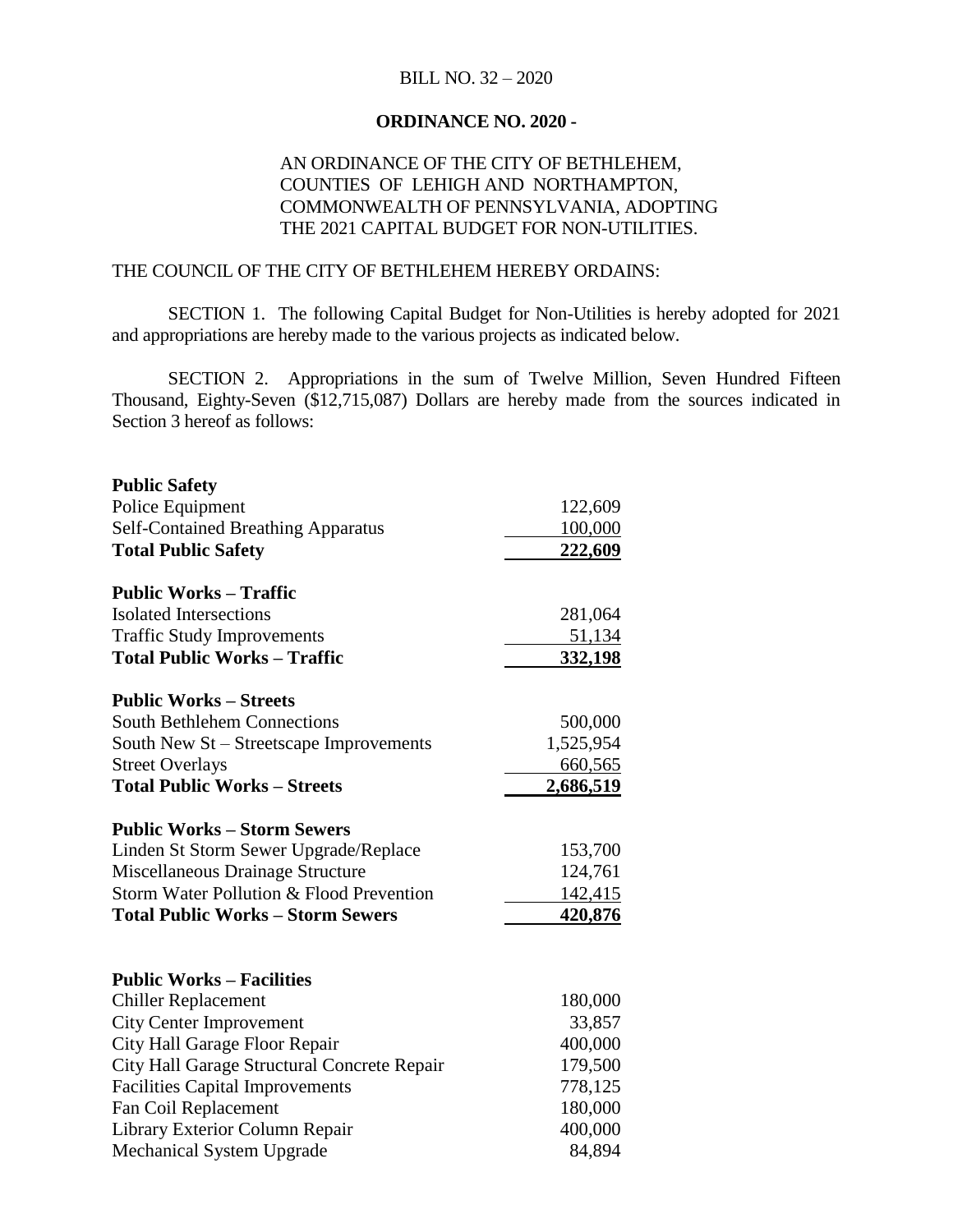| Police Forensics & DUI Heat Pump System            | 80,000            |
|----------------------------------------------------|-------------------|
| <b>Rodgers St Facility Replacement</b>             | 1,700,000         |
| <b>Total Public Works - Facilities</b>             | 4,016,376         |
| <b>Public Works – Grounds</b>                      |                   |
| Greenway – Plaza Development                       | 100,000           |
| Greenway/Saucon Park Ball Fields Connect           | 827,060           |
| Grounds Capital Improvement Plan                   | 410,467           |
| Monocacy Way Trail                                 | 524,902           |
| Rose Garden Improvements                           | 189,545           |
| South Bethlehem Greenway                           | 75,000            |
| <b>Total Public Works - Grounds</b>                | 2,126,974         |
| <b>Public Works – Other Projects</b>               |                   |
| <b>Animal Shelter</b>                              | 134,012           |
| <b>Bridge Repairs</b>                              | 307,972           |
| Citywide Wayfinding Signage                        | 282,335           |
| Fueling Tank Upgrade & Replacement                 | 335,000           |
| Pedestrian Bridge Feasibility Study                | 140,000           |
| <b>Tree Replacement</b>                            | 155,000           |
| W. Broad St Lighting- $3^{rd}$ Ave to $5^{th}$ Ave | 38,377            |
| <b>Total Public Works - Other Projects</b>         | 1,392,696         |
| <b>Recreation</b>                                  |                   |
| <b>General Pool Improvements</b>                   | 78,496            |
| <b>Memorial Pool Complex Improvements</b>          | 533,318           |
| Municipal Ice Rink                                 | 101,252           |
| <b>Total Recreation</b>                            | <u>713,066</u>    |
| <b>Administration</b>                              |                   |
| <b>IT Improvement Plan</b>                         | 78,773            |
| <b>Total Administration</b>                        | <u>78,773</u>     |
| <b>Community &amp; Economic Development</b>        |                   |
| <b>Blighted Property Acquisition</b>               | 725,000           |
| <b>Total Community &amp; Economic Development</b>  | <u>725,000</u>    |
| <b>Total Non-Utility Capital (Net Other Funds)</b> | <u>12,715,087</u> |